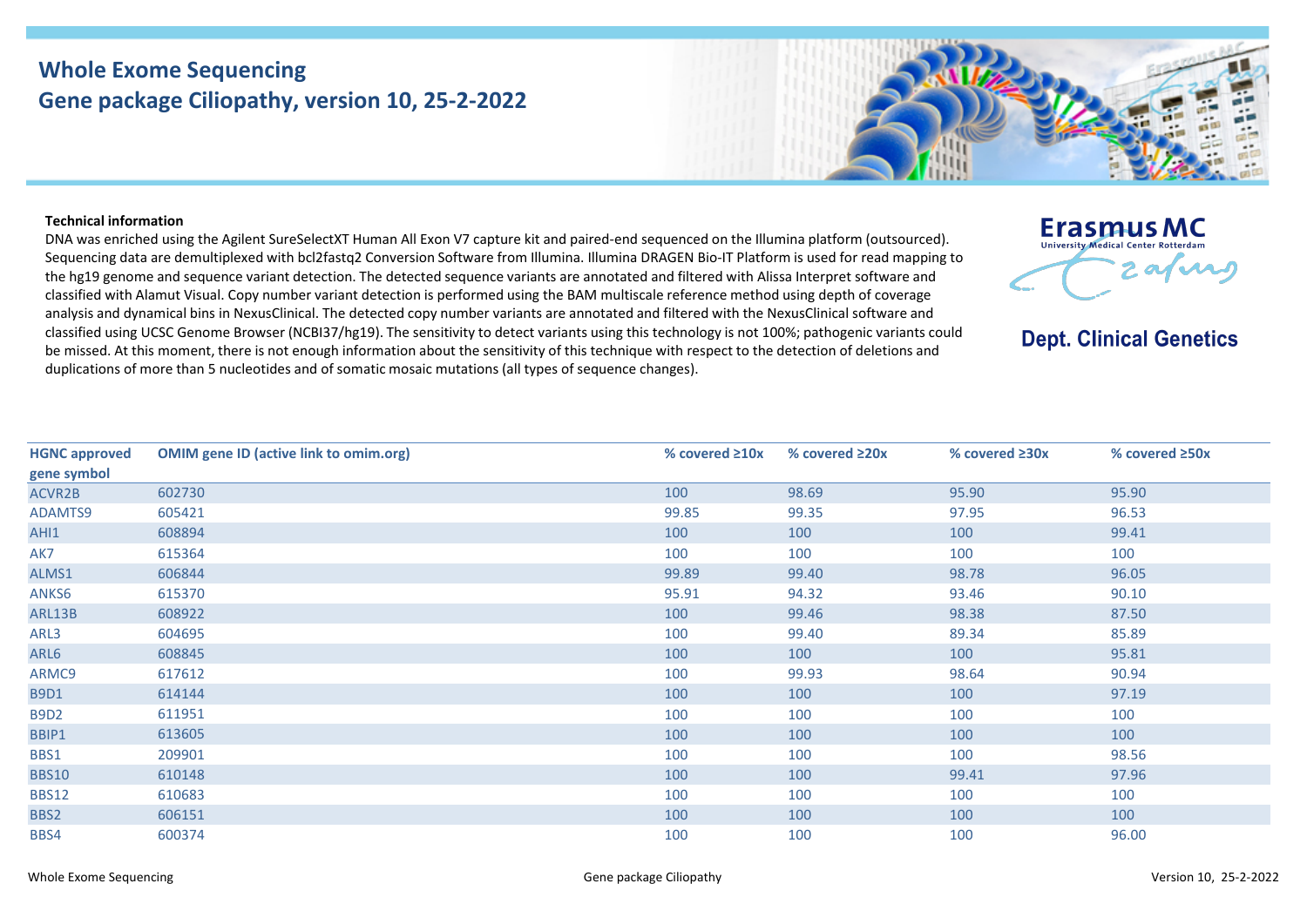| <b>HGNC approved</b>                       | <b>OMIM gene ID (active link to omim.org)</b> | % covered $\geq 10x$ | % covered ≥20x | % covered ≥30x | % covered ≥50x |
|--------------------------------------------|-----------------------------------------------|----------------------|----------------|----------------|----------------|
| gene symbol                                |                                               |                      |                |                |                |
| BBS5                                       | 603650                                        | 100                  | 100            | 100            | 99.01          |
| BBS7                                       | 607590                                        | 100                  | 100            | 99.68          | 97.21          |
| BBS9                                       | 607968                                        | 99.97                | 99.87          | 99.08          | 94.25          |
| C <sub>2</sub> C <sub>D</sub> <sub>3</sub> | 615944                                        | 100                  | 100            | 99.96          | 98.51          |
| CC2D2A                                     | 612013                                        | 100                  | 99.84          | 98.65          | 91.30          |
| <b>CCDC103</b>                             | 614677                                        | 100                  | 100            | 100            | 100            |
| CCDC28B                                    | 610162                                        | 100                  | 100            | 99.13          | 85.06          |
| CCDC39                                     | 613798                                        | 100                  | 99.71          | 98.09          | 87.36          |
| CCDC40                                     | 613799                                        | 100                  | 99.45          | 96.22          | 89.22          |
| CCDC65                                     | 611088                                        | 100                  | 100            | 99.69          | 93.92          |
| <b>CCNO</b>                                | 607752                                        | 100                  | 100            | 100            | 95.50          |
| <b>CENPF</b>                               | 600236                                        | 100                  | 100            | 99.89          | 97.58          |
| <b>CEP104</b>                              | 616690                                        | 100                  | 100            | 99.53          | 96.98          |
| <b>CEP120</b>                              | 613446                                        | 100                  | 100            | 100            | 97.66          |
| <b>CEP164</b>                              | 614848                                        | 100                  | 99.52          | 97.04          | 86.58          |
| <b>CEP290</b>                              | 610142                                        | 95.56                | 90.87          | 87.25          | 80.13          |
| <b>CEP41</b>                               | 610523                                        | 100                  | 100            | 100            | 99.55          |
| CEP55                                      | 610000                                        | 100                  | 100            | 97.20          | 83.44          |
| CEP83                                      | 615847                                        | 100                  | 97.51          | 90.22          | 80.44          |
| <b>CFAP221</b>                             | 618704                                        | 100                  | 100            | 99.97          | 97.42          |
| <b>CFAP251</b>                             | 618146                                        | 100                  | 100            | 99.73          | 92.58          |
| CFAP298                                    | 615494                                        | 100                  | 100            | 100            | 98.92          |
| <b>CFAP300</b>                             | 618058                                        | 100                  | 100            | 100            | 89.80          |
| <b>CFAP410</b>                             | 603191                                        | 100                  | 100            | 99.67          | 86.95          |
| <b>CFAP418</b>                             | 614477                                        | No coverage data     |                |                |                |
| CFAP43                                     | 617558                                        | 100                  | 100            | 100            | 96.94          |
| CFAP44                                     | 617559                                        | 100                  | 100            | 99.86          | 96.70          |
| CFAP45                                     | 605152                                        | 100                  | 100            | 99.08          | 91.57          |
| CFAP52                                     | 609804                                        | 100                  | 100            | 100            | 99.11          |
| CFAP53                                     | 614759                                        | 99.38                | 96.74          | 95.12          | 87.46          |
| CFAP69                                     | 617949                                        | 100                  | 98.51          | 96.92          | 87.19          |
| CFC1                                       | 605194                                        | 33.46                | 33.46          | 32.70          | 27.88          |
| CPLANE1                                    | 614571                                        | 100                  | 99.80          | 98.38          | 95.82          |
| CSPP1                                      | 611654                                        | 100                  | 99.29          | 96.27          | 91.41          |
| DCDC2                                      | 605755                                        | 100                  | 100            | 97.97          | 88.76          |
| DDX59                                      | 615464                                        | 100                  | 100            | 100            | 99.35          |
| DNAAF1                                     | 613190                                        | 100                  | 100            | 100            | 96.17          |
| DNAAF11                                    | 614930                                        | No coverage data     |                |                |                |
| DNAAF2                                     | 612517                                        | 100                  | 100            | 100            | 100            |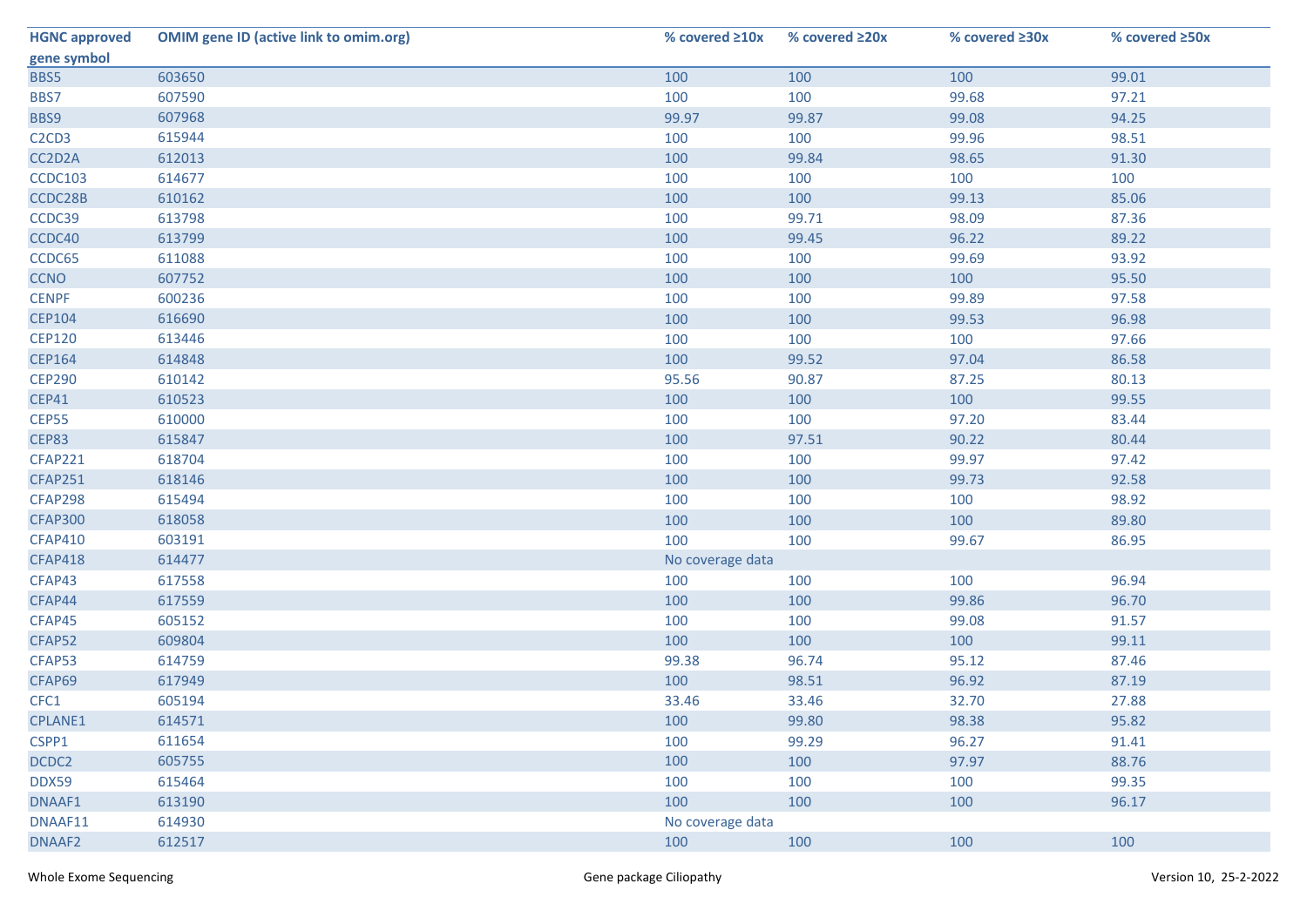| <b>HGNC approved</b> | <b>OMIM gene ID (active link to omim.org)</b> | % covered $\geq 10x$ | % covered $\geq 20x$ | % covered ≥30x | % covered ≥50x |
|----------------------|-----------------------------------------------|----------------------|----------------------|----------------|----------------|
| gene symbol          |                                               |                      |                      |                |                |
| DNAAF3               | 614566                                        | 100                  | 99.98                | 97.12          | 86.12          |
| DNAAF4               | 608706                                        | 100                  | 96.77                | 92.99          | 82.50          |
| DNAAF5               | 614864                                        | 94.87                | 84.62                | 79.17          | 73.54          |
| DNAAF6               | 300933                                        | 100                  | 100                  | 100            | 99.54          |
| DNAH1                | 603332                                        | 100                  | 99.94                | 99.31          | 95.37          |
| DNAH11               | 603339                                        | 100                  | 100                  | 99.94          | 98.42          |
| DNAH17               | 610063                                        | 100                  | 99.90                | 99.54          | 96.15          |
| DNAH5                | 603335                                        | 100                  | 99.85                | 99.34          | 97.23          |
| DNAH <sub>8</sub>    | 603337                                        | 100                  | 99.96                | 99.48          | 96.00          |
| DNAH9                | 603330                                        | 100                  | 100                  | 99.62          | 97.55          |
| DNAI1                | 604366                                        | 100                  | 100                  | 99.28          | 94.36          |
| DNAI2                | 605483                                        | 93.11                | 93.11                | 92.91          | 91.19          |
| DNAJB13              | 610263                                        | 100                  | 100                  | 100            | 100            |
| DNHD1                | 617277                                        | 100                  | 100                  | 100            | 100            |
| DRC1                 | 615288                                        | 100                  | 100                  | 99.82          | 95.25          |
| DYNC2H1              | 603297                                        | 99.09                | 98.87                | 97.49          | 91.46          |
| DYNC211              | 615462                                        | 99.92                | 96.05                | 87.67          | 76.33          |
| DYNC2I2              | 613363                                        | 100                  | 100                  | 98.01          | 84.76          |
| DYNC2LI1             | 617083                                        | 100                  | 100                  | 100            | 98.89          |
| DYNLT2B              | 617353                                        | 100                  | 100                  | 100            | 100            |
| <b>ENKUR</b>         | 611025                                        | 100                  | 100                  | 100            | 100            |
| <b>EVC</b>           | 604831                                        | 94.29                | 94.26                | 93.73          | 87.77          |
| EVC <sub>2</sub>     | 607261                                        | 100                  | 99.86                | 99.03          | 95.16          |
| EXOC8                | 615283                                        | 100                  | 100                  | 100            | 100            |
| <b>FAM149B1</b>      | 618413                                        | 100                  | 100                  | 100            | 96.84          |
| FOXJ1                | 602291                                        | 100                  | 100                  | 97.16          | 90.48          |
| FSIP <sub>2</sub>    | 615796                                        | 100                  | 100                  | 99.70          | 97.18          |
| <b>FUZ</b>           | 610622                                        | 100                  | 99.02                | 96.51          | 81.21          |
| GAS2L2               | 611398                                        | 100                  | 100                  | 100            | 97.57          |
| GAS8                 | 605178                                        | 100                  | 100                  | 100            | 94.33          |
| GDF1                 | 602880                                        | 100                  | 87.20                | 74.01          | 59.86          |
| GLIS2                | 608539                                        | 100                  | 100                  | 99.38          | 92.32          |
| <b>HYDIN</b>         | 610812                                        | 98.12                | 90.57                | 83.20          | 69.56          |
| HYLS1                | 610693                                        | 100                  | 100                  | 100            | 97.16          |
| <b>IFT122</b>        | 606045                                        | 100                  | 100                  | 99.77          | 95.61          |
| <b>IFT140</b>        | 614620                                        | 100                  | 100                  | 99.07          | 94.18          |
| <b>IFT172</b>        | 607386                                        | 100                  | 100                  | 99.58          | 97.91          |
| IFT27                | 615870                                        | 100                  | 100                  | 100            | 98.35          |
| IFT43                | 614068                                        | 100                  | 100                  | 100            | 98.69          |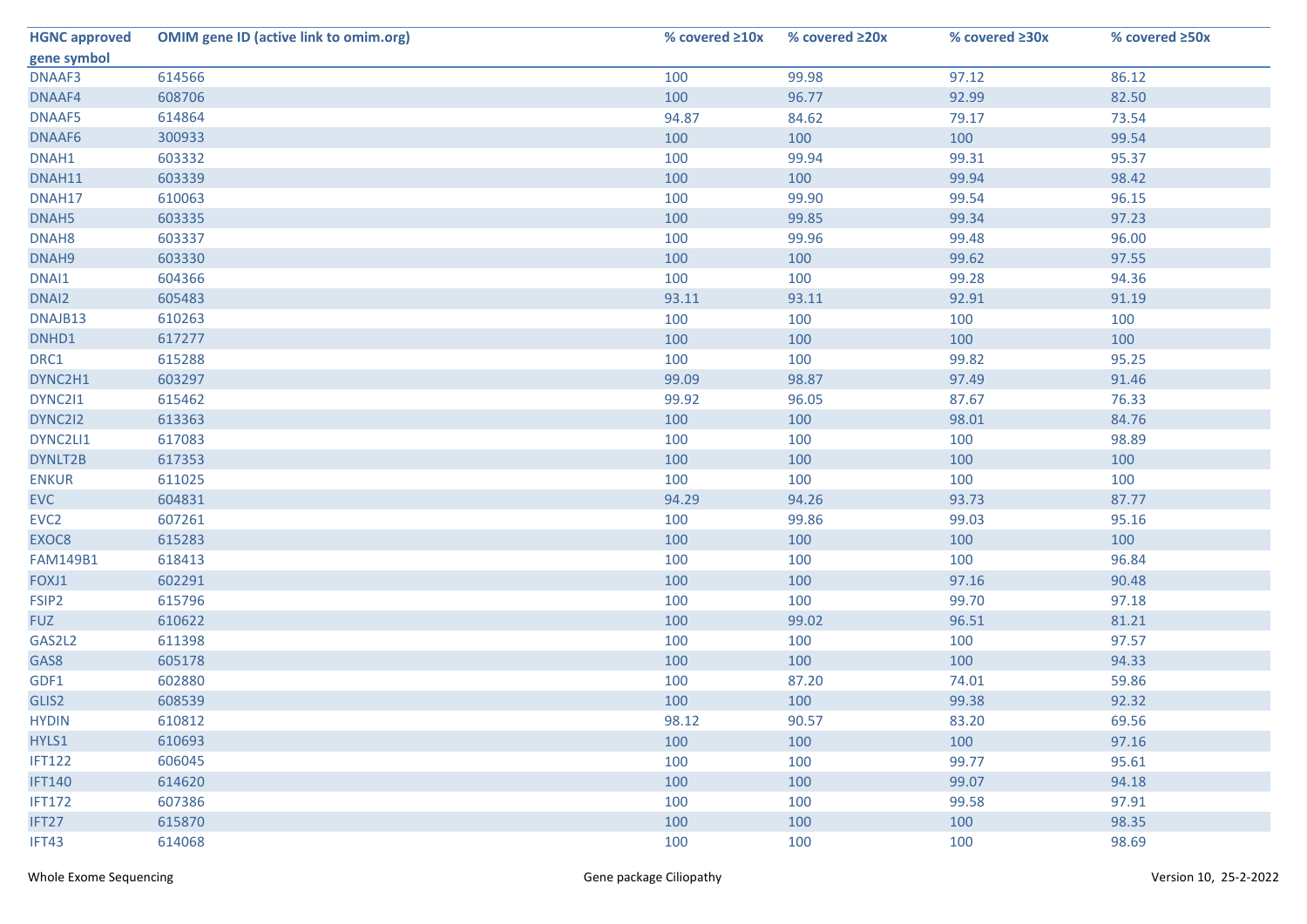| <b>HGNC approved</b> | <b>OMIM gene ID (active link to omim.org)</b> | % covered $\geq 10x$ | % covered $\geq 20x$ | % covered ≥30x | % covered ≥50x |
|----------------------|-----------------------------------------------|----------------------|----------------------|----------------|----------------|
| gene symbol          |                                               |                      |                      |                |                |
| IFT52                | 617094                                        | 100                  | 100                  | 100            | 100            |
| IFT74                | 608040                                        | 100                  | 100                  | 95.28          | 79.01          |
| IFT80                | 611177                                        | 100                  | 100                  | 99.70          | 91.35          |
| IFT81                | 605489                                        | 100                  | 100                  | 99.87          | 94.26          |
| <b>INTU</b>          | 610621                                        | 100                  | 100                  | 100            | 98.22          |
| <b>INVS</b>          | 243305                                        | 100                  | 99.60                | 98.89          | 96.61          |
| IQCB1                | 609237                                        | 100                  | 100                  | 100            | 99.98          |
| <b>KATNIP</b>        | 616650                                        | 100                  | 99.80                | 98.31          | 93.37          |
| KCTD3                | 613272                                        | 100                  | 100                  | 99.14          | 95.22          |
| <b>KIAA0586</b>      | 610178                                        | 100                  | 100                  | 98.83          | 91.18          |
| <b>KIAA0753</b>      | 617112                                        | 100                  | 100                  | 99.77          | 98.11          |
| KIF14                | 611279                                        | 100                  | 98.48                | 97.88          | 93.58          |
| KIF7                 | 611254                                        | 99.38                | 95.78                | 90.74          | 79.67          |
| LBR                  | 600024                                        | 100                  | 100                  | 100            | 94.80          |
| LCA5                 | 611408                                        | 100                  | 100                  | 100            | 99.33          |
| LEFTY2               | 601877                                        | 100                  | 100                  | 100            | 97.54          |
| LRRC56               | 618227                                        | 100                  | 100                  | 99.35          | 82.50          |
| LZTFL1               | 606568                                        | 100                  | 100                  | 92.66          | 80.73          |
| MAPKBP1              | 616786                                        | 100                  | 99.55                | 98.37          | 93.82          |
| <b>MCIDAS</b>        | 614086                                        | 100                  | 100                  | 100            | 98.26          |
| <b>MKKS</b>          | 604896                                        | 100                  | 100                  | 100            | 100            |
| MKS1                 | 609883                                        | 100                  | 99.95                | 98.94          | 93.72          |
| MMP23A               | 603320                                        | No coverage data     |                      |                |                |
| NCAPG2               | 608532                                        | 100                  | 100                  | 99.16          | 92.27          |
| NEK1                 | 604588                                        | 100                  | 99.49                | 98.10          | 94.33          |
| <b>NEK10</b>         | 618726                                        | 100                  | 100                  | 99.39          | 96.91          |
| NEK9                 | 609798                                        | 100                  | 100                  | 99.41          | 96.32          |
| NME5                 | 603575                                        | 100                  | 100                  | 100            | 100            |
| NME7                 | 613465                                        | 100                  | 100                  | 99.93          | 94.23          |
| NME8                 | 607421                                        | 100                  | 100                  | 98.69          | 89.41          |
| <b>NODAL</b>         | 601265                                        | 100                  | 100                  | 100            | 100            |
| NPHP1                | 607100                                        | 99.79                | 96.88                | 96.88          | 95.81          |
| NPHP3                | 608002                                        | 100                  | 100                  | 99.82          | 95.51          |
| NPHP4                | 607215                                        | 100                  | 100                  | 99.14          | 92.28          |
| <b>OCRL</b>          | 300535                                        | 98.15                | 98.15                | 98.15          | 97.22          |
| ODAD1                | 615038                                        | 96.25                | 96.08                | 93.98          | 84.17          |
| ODAD <sub>2</sub>    | 615408                                        | 100                  | 98.60                | 96.70          | 92.34          |
| ODAD3                | 615956                                        | 100                  | 99.34                | 97.48          | 90.24          |
| ODAD4                | 617095                                        | 100                  | 100                  | 99.75          | 91.36          |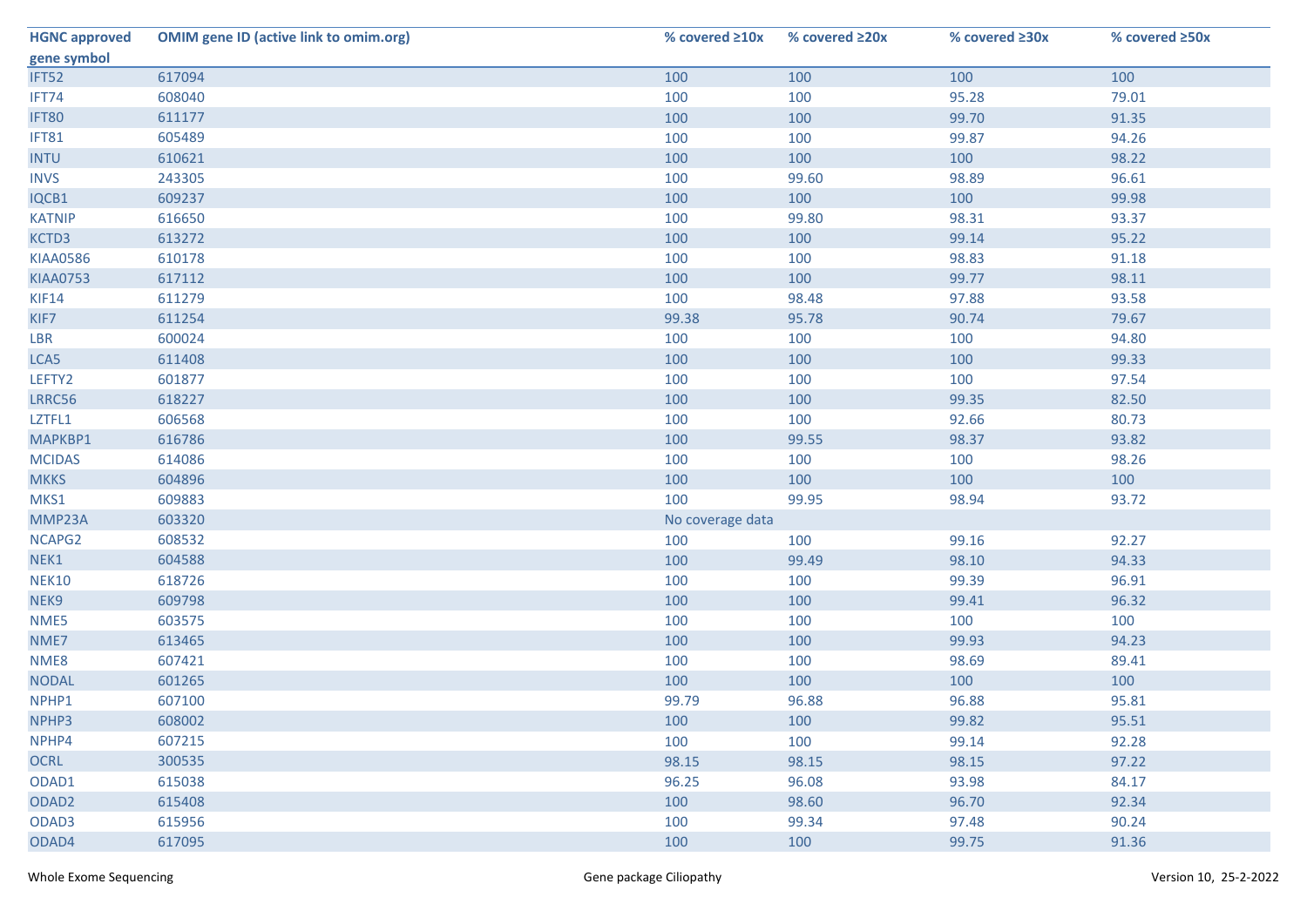| <b>HGNC approved</b> | <b>OMIM gene ID (active link to omim.org)</b> | % covered $\geq 10x$ | % covered ≥20x | % covered $\geq 30x$ | % covered ≥50x |
|----------------------|-----------------------------------------------|----------------------|----------------|----------------------|----------------|
| gene symbol          |                                               |                      |                |                      |                |
| OFD1                 | 300170                                        | 100                  | 99.97          | 99.28                | 94.92          |
| PDE6D                | 602676                                        | 100                  | 100            | 100                  | 100            |
| PIBF1                | 607532                                        | 100                  | 100            | 98.79                | 81.48          |
| PIK3C2A              | 603601                                        | 100                  | 100            | 100                  | 98.02          |
| PKD1                 | 601313                                        | 95.97                | 91.51          | 85.12                | 70.96          |
| PRKD <sub>2</sub>    | 606702                                        | 100                  | 99.33          | 98.33                | 95.61          |
| PKHD1                | 613036                                        | 100                  | 100            | 99.98                | 98.54          |
| <b>PMPCA</b>         | 614783                                        | 100                  | 100            | 99.24                | 93.13          |
| POC1A                | 607074                                        | 100                  | 100            | 100                  | 97.36          |
| <b>RPGR</b>          | 312610                                        | 77.06                | 72.91          | 70.98                | 65.44          |
| RPGRIP1              | 605446                                        | 100                  | 100            | 99.78                | 98.61          |
| RPGRIP1L             | 610937                                        | 99.73                | 98.44          | 96.86                | 92.30          |
| RSPH1                | 609314                                        | 100                  | 100            | 99.08                | 87.36          |
| RSPH3                | 615876                                        | 100                  | 100            | 100                  | 96.83          |
| RSPH4A               | 612647                                        | 100                  | 100            | 100                  | 100            |
| RSPH9                | 612648                                        | 100                  | 100            | 100                  | 99.46          |
| SCLT1                | 611399                                        | 95.52                | 84.60          | 76.02                | 67.06          |
| SDCCAG8              | 613524                                        | 100                  | 100            | 99.08                | 92.68          |
| SPAG1                | 603395                                        | 100                  | 98.04          | 93.83                | 80.54          |
| SPATA7               | 609868                                        | 100                  | 99.90          | 95.24                | 86.60          |
| SPEF <sub>2</sub>    | 610172                                        | 100                  | 100            | 98.57                | 95.14          |
| STK36                | 607652                                        | 100                  | 99.94          | 99.43                | 98.30          |
| <b>SUFU</b>          | 607035                                        | 100                  | 100            | 99.70                | 96.51          |
| <b>TBC1D32</b>       | 615867                                        | 100                  | 97.60          | 93.76                | 86.40          |
| TCTN1                | 609863                                        | 100                  | 100            | 100                  | 100            |
| TCTN2                | 613846                                        | 100                  | 100            | 99.43                | 95.27          |
| TCTN3                | 613847                                        | 100                  | 100            | 100                  | 98.55          |
| <b>TMEM107</b>       | 616183                                        | 100                  | 100            | 100                  | 95.82          |
| <b>TMEM138</b>       | 614459                                        | 100                  | 100            | 100                  | 100            |
| <b>TMEM216</b>       | 613277                                        | 100                  | 100            | 100                  | 99.45          |
| <b>TMEM218</b>       | 619285                                        | 100                  | 100            | 100                  | 96.22          |
| <b>TMEM231</b>       | 614949                                        | 100                  | 100            | 100                  | 95.56          |
| <b>TMEM237</b>       | 614423                                        | 100                  | 100            | 99.26                | 94.88          |
| <b>TMEM260</b>       | 617449                                        | 100                  | 100            | 99.26                | 95.84          |
| TMEM67               | 609884                                        | 100                  | 100            | 99.87                | 95.43          |
| TOGARAM1             | 617618                                        | 100                  | 100            | 99.65                | 96.38          |
| TRAF3IP1             | 607380                                        | 100                  | 99.52          | 95.15                | 79.98          |
| <b>TRIM32</b>        | 602290                                        | 100                  | 100            | 100                  | 100            |
| TTBK2                | 611695                                        | 100                  | 100            | 100                  | 99.53          |